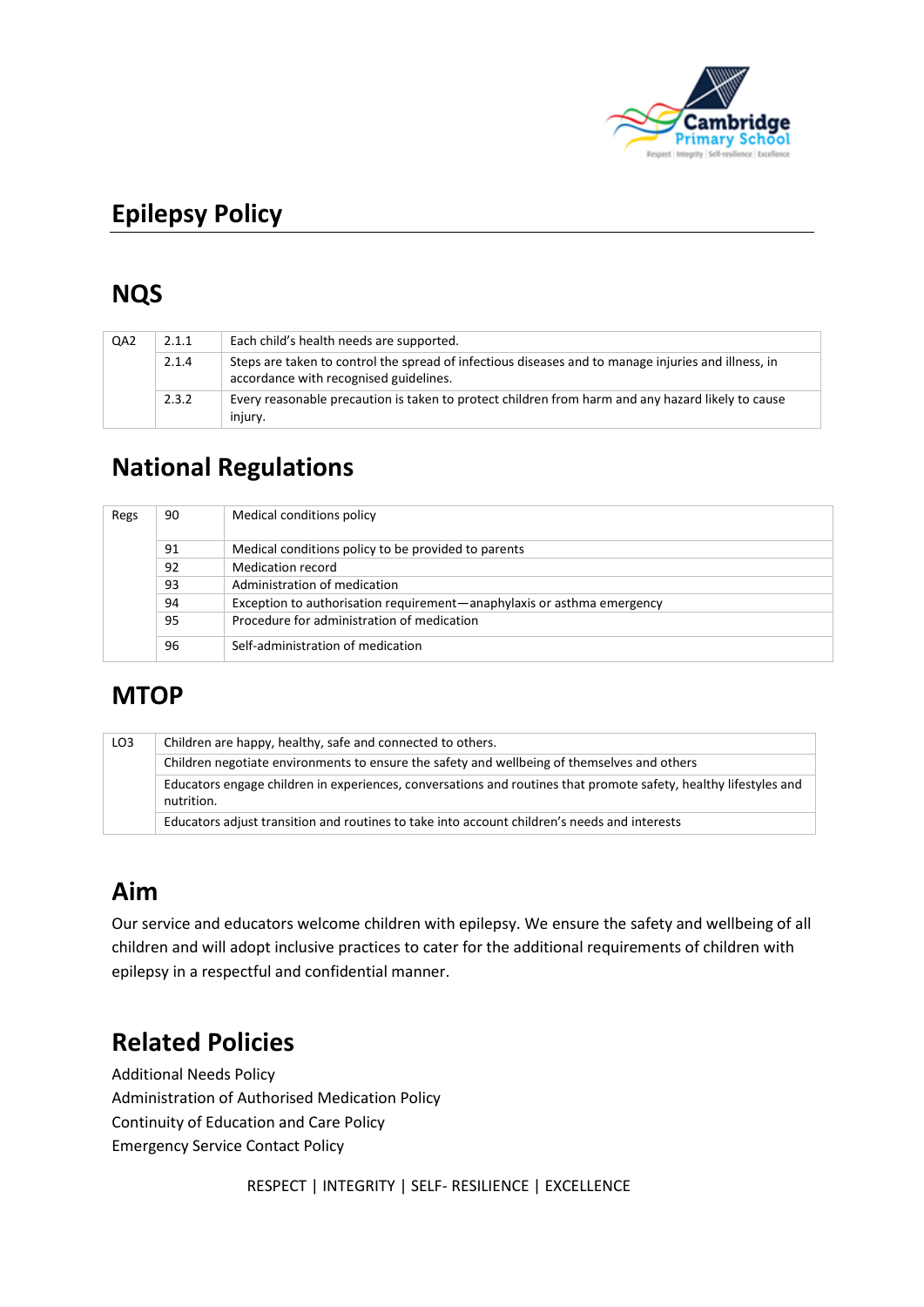

Enrolment Policy Medical Conditions Policy Privacy and Confidentiality Policy Relationships with Children Policy

### **Implementation**

Our service will ensure all educators are aware of the enrolment of a child with epilepsy and have an understanding of the condition and the additional requirements of the individual child.

#### **Epilepsy and Learning**

Epilepsy refers to recurrent seizures where there is a disruption of normal electrical activity in the brain that can cause disturbance of consciousness and/or body movements.

The effects of epilepsy can vary. Some children will suffer no adverse effects while epilepsy may impact others by affecting, for example, their comprehension, expressive language, visual perception, concentration and memory. Some children with epilepsy may have absence seizures where they are briefly unconscious. Our educators will ensure they go over any learning or activity a child may have missed during a seizure.

The level of expectation for each child has a significant influence on performance. Our educators will facilitate a positive environment of encouragement, stimulation and reassurance.

#### **Behaviour Support**

Our educators will ensure that any routine management of a child's epilepsy, including the administration of any medication, occurs with minimal disruption to their education and care.

As for all children, behaviour expectations for children with epilepsy should be consistent and predictable, and also sufficiently flexible to accommodate periods of stress and any emotional difficulties a child with epilepsy may be experiencing.

Our educators will nurture the self-esteem of all children, including those with epilepsy, and create a positive environment of inclusiveness and acceptance for all children.

#### **Information Sharing: Confidentiality and privacy**

Our service will adhere to privacy and confidentiality principles when dealing with each child's health and safety needs.

The sharing of information, including the amount and type of information, will be assessed and negotiated for each child with epilepsy. Educators need information about routine and predictable emergency care because it affects the child's learning, access to the curriculum and their safety.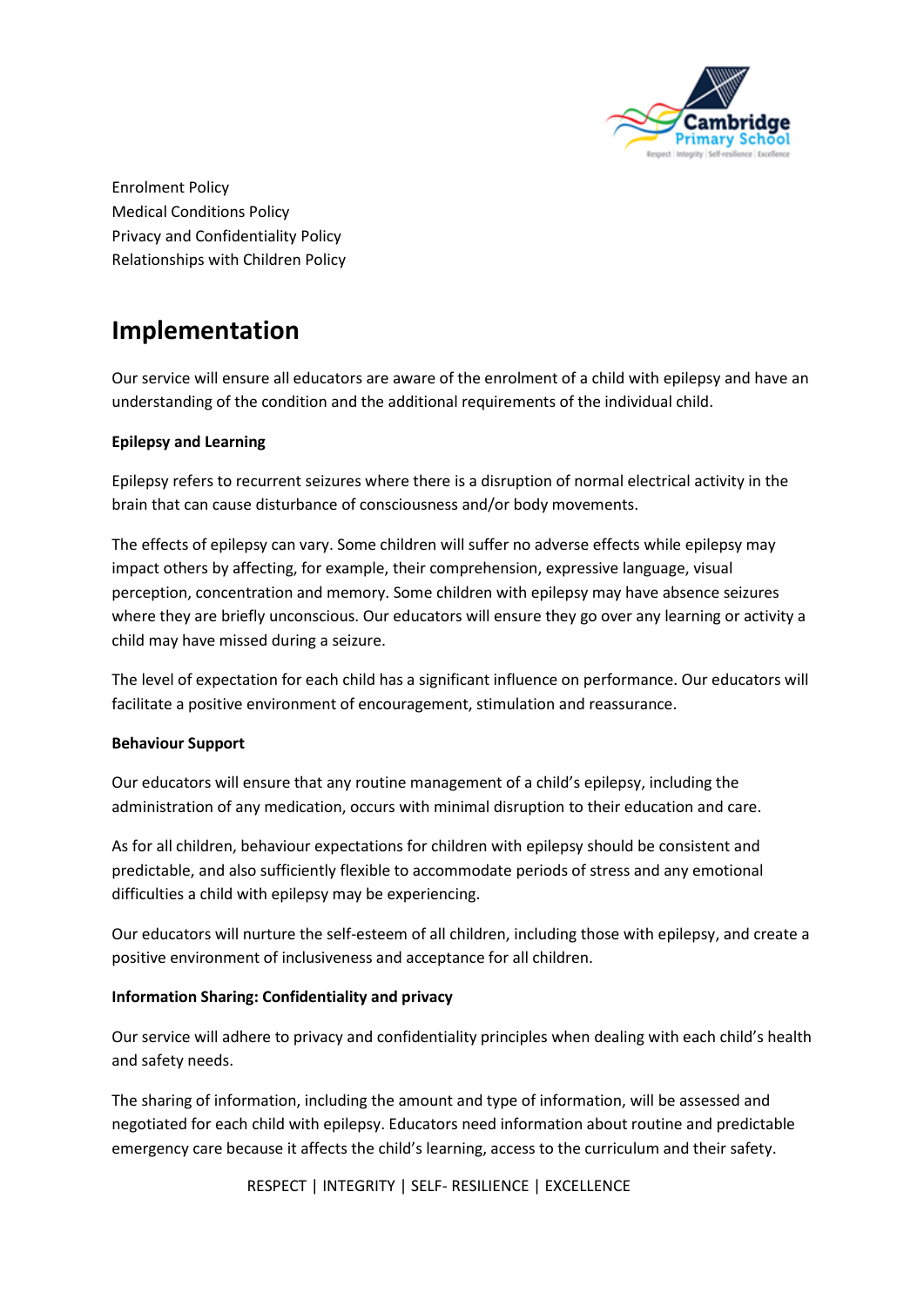

Information exchange between the family, health professionals and the service is also essential to support the child emotional health and enhance their peer support. Young children, for example often enjoy sharing the news and their experiences of living with epilepsy with their classmates. This should be discussed with parents so that they can support their child in this process.

#### **Medical Management Plan**

Children with epilepsy will have a Medical Management Plan provided by their doctor and /or parents. This Plan should include information about:

- the type of seizures the child has
- their severity and timing
- whether there are any warning signs before a seizure
- any first aid requirements in addition to standard first aid
- known triggers
- emotional needs of the child
- the level of participation, supervision and protection required for the child during activities, whether the child's safety may be compromised during an activity.

#### **Medical Conditions Risk Minimisation Plan**

Our service will prepare a Medical Conditions Risk Minimisation Plan outlining procedures we will implement to minimise the incidence and effect of a child's epilepsy. The Plan will cover the child's known triggers and where relevant other common triggers which may cause an epileptic seizure. These include:

- missing medication for non-epileptic conditions
- suddenly stopping anti-convulsant medication or missing a dose
- infection or illness, especially if associated with a temperature
- lack of sleep
- extreme emotions, such as excitement about an excursion, stress or boredom
- hyperventilation/over-breathing
- head injury
- flickering lights (computers are not usually a problem)—only with certain kinds of epilepsy
- missing meals
- dehydration
- significant changes in temperature or extreme temperatures, eg on a hot day sitting on the sunny side of a bus with no air conditioning.

Our service will encourage children with epilepsy to participate in all activities at our service unless any are specifically excluded by the child's doctor or parents. Independence and social acceptance are important to all children. The Risk Minimisation Plan will cover whether any adjustments need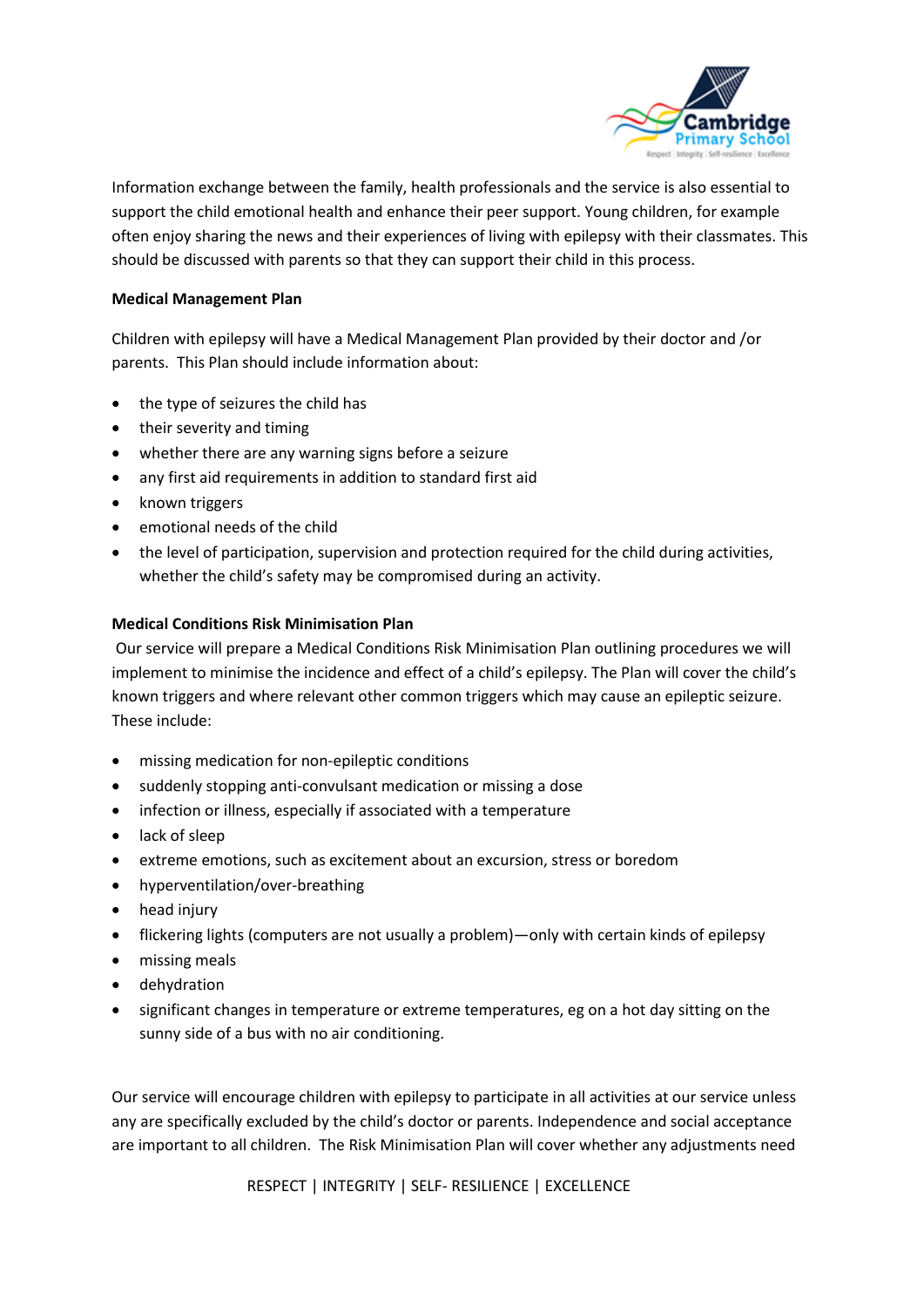

to be made to an activity to ensure the child can participate. These may include the child wearing protective gear and providing increased supervision of the activity.

#### **First Aid**

Our service will ensure our qualified first aid educator maintains up to date training in epilepsy, and where required, training in the administration of epileptic medication. If a child is having an epileptic seizure, our first aid trained educator will:

- Pprotect the child from injury
- not restrain the child or put anything in their mouth
- gently roll them on to the side in the recovery position as soon as possible (not required if, for example, if the child is in a wheelchair , safe and the airway is clear)
- monitor the airway
- call an ambulance if necessary. This may include when:
	- $\circ$  a seizure continues for more than three minutes
	- o another seizure quickly follows the first
	- o it is the child's first seizure
	- $\circ$  the child is having more seizures than is usual for them
	- o certain medication has been administered
	- $\circ$  they suspect breathing difficulty or injury
- complete the Incident, Injury, Illness and Trauma Record, including the time the seizure started and stopped and observations of the seizure, as soon as possible but within 24 hours of the seizure
- contact the parent/guardian or the person to be notified in the event of illness if the parent/guardian cannot be contacted.

The first aid trained educator may decide not call an ambulance when the seizure stops within three minutes and there are no complications (ie injury). The child will be kept in the recovery position until conscious. Educators will always call an ambulance if required under the Medical Management Plan.

### **Sources**

**Education and Care Services National Regulations 2011 National Quality Standard Epilepsy planning and support guide for education and children's services DECS SA 2007 Epilepsy Foundation of Victoria Epilepsy Action Australia My Time Our Place**

### **Review**